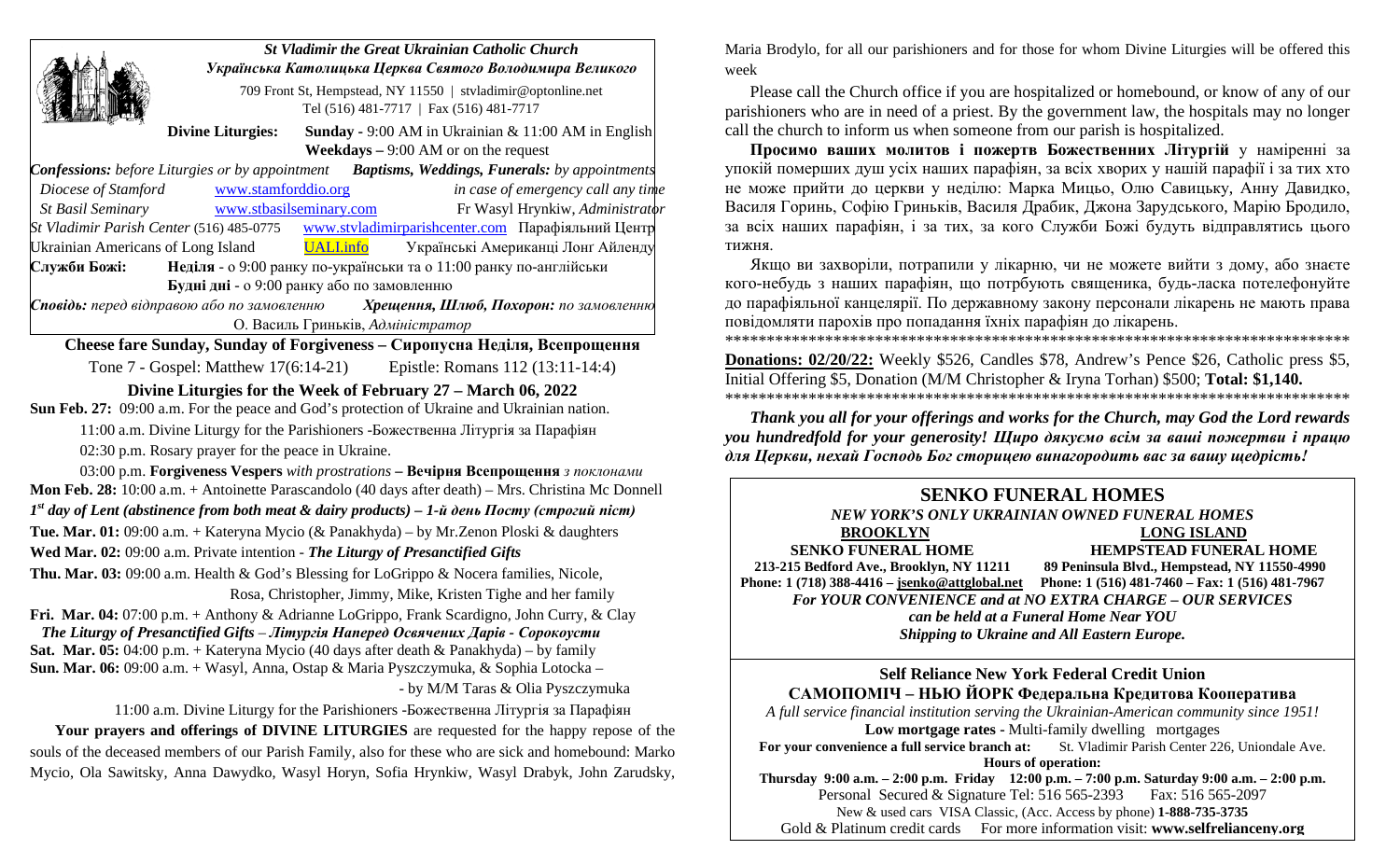And may the Most Holy Mother of God, extend Her Blessed Mantle of Protection over Ukraine. And may each of us always live our lives as instruments of Your Peace. Amen.

### **Parish & Community Events 02-27-22**

**February 27: Parish Annual Meeting** will be held in our Church Hall and on line at 12:30 PM. All parishioners are invited. Please make every effort to attend. Coffee, Tea, Rolls & Bagels will be served before meeting.

**SOROKOUSTY:** prayer service for the deceased members of your families will be served every Friday evenings during the Lent. Please use envelopes in your box for this offering and update the names.

**Memorial Soul Saturdays** are days set aside for commemoration of the dead within the liturgical year of the Church. Saturday is the traditional day of prayer for the dead, because Christ lay dead in the Tomb on Saturday. These days are devoted to prayer for departed relatives and others among the faithful who are not commemorated specifically as Saints.

**2022 Contribution envelopes and calendars** you may pick up in our Church. Remember your Church contributions are tax deductible if you are registered in the parish and give your contributions in the envelopes with your name or your registration number.

**Dear parishioners,** please pick up your 2021 Donations Receipts in the envelopes from the table in the back of the Church.

**The St. Vladimir Seniors** will be meeting on Thursdays at 10:30 AM at the Parish Center Pavilion. Enjoy a good cup of coffee, delicious homemade desserts and stimulating conversations. Sometimes we feature guest speakers. Catch up on the latest Ukrainian community news and activities. We're never too old to learn!

*IMPORTANT TO REMEMBER FOR EVERYBODY that before and after the Divine Liturgy it is requested to keep silence in the Church. The Church is the house of God, so do not interrupt those faithful who try to concentrate on the prayer before and after the Liturgy.* 

**Dear parishioners,** Representative of the Village of Hempstead Mr. Fred Sanders notified us that we can park in the Village of Hempstead parking lot next to the Fire House across from the Church as long as there are no activities going on at the Fire House.

**Dear parishioners, you may see the broadcasting of Ukrainian Catholic Church on the internet TV, webpage: [zhyve.tv](http://www.ugcc.org.ua/) or o[n www.youtube.com.](http://www.youtube.com/)**

**YOUR WILL:** a will is one of the most important documents you will ever sign. Think for a moment about the work your possessions would do for your rewards even in eternity if you will make your will for the support of your Church.

**NEW PARISHIONERS:** we, as one Parish Family, welcome all new parishioners to our Parish, **Saint Vladimir Ukrainian Catholic Church**! We encourage those who are not registered yet in the list of our Parish family, please, stop by the rectory or introduce yourselves to the priest in the Church after Liturgy for registration. Remember your Church contributions are tax deductible if you are registered in the parish and give your contributions in the envelopes with your name or your registration number.

#### **Prayer for Peace in Ukraine**

Heavenly Father, Your Son taught us *"Blessed are the Peacemakers for they shall be called Children of God."* At this hour, we fervently pray that Your Holy Spirit may inspire men and women in Ukraine to become Peacemakers.

May they seek reconciliation and dialogue and end the violent confrontation and killing. May they restore tranquility to their nation and human rights, democratic principles and religious liberty to their troubled land!

God, our Father, we beseech you to comfort the suffering, heal the wounded and accept the souls of the departed into Your Heavenly Kingdom.

### **Парафіяльні і Громадські оголошення 27-02-22**

**27 лютого: Річні Парафіяльні Збори** відбудуться у нашій Залі під Церквою і на зум, після другої Служби Божої о 12:30 год. по полудні. Ласкаво запрошуємо всіх парафіян до участі. Перед зборами буде перекуска, кава і чай.

**СОРОКОУСТИ:** панахиди за усопших душ ваших родин протягом Великого Посту будуть служитися кожної п`ятниці вечером. Для пожертв вживайте конверти з ваших пачок і вкажіть імена померших.

**Задушні суботи** – це дні призначені Церквою для молитовного поминання померших у Церковному Літургічному році. Субота – це традиційний день молитви за померших, бо Христос лежав мертвий у Гробі в суботу. Ці дні посвячені молитвам за усопших рідних і інших вірних, які не згадуються в особливий спосіб, як Святі.

**Конверти для церковниx пожертв на 2022 рiк і календарі** ви можете взяти в церкві на задній лавці. Пам'ятайте, що вашi пожертви на церкву завжди зменшують вашi податки, якщо ви даєте свої пожертви в конвертаx з вашим iм'ям, або з регiстрацiйним номером у парафiї.

**Шановні парафіяни**, будь ласка заберіть свої листи подяки за ваші пожертви у 2021 році зі столика при вході до церкви.

*ВАЖЛИВО ПАМ`ЯТАТИ УСІМ, що перед Службою Божою і після неї слід зберігати тишину в Церкві. Церква – це дім Божий, а тому ми не повинні заважати молитися тим вірним, які моляться перед і після Служби Божої, і просимо виключати свої мобільні телефони перед тим, як зайдете до Церкви.*

**ВАШЕ ЗАВІЩАННЯ:** завіщання – це найважливіший документ, який Ви будь-коли підпишете. Воно може стати виявом вашої особистої оцінки. Задумайтесь на хвилину про ту нагороду, яку може дарувати вам ваше майно навіть у вічності, якщо ви зробите завіщання на підтримку своєї Церкви.

**НОВІ ПАРАФІЯНИ:** ми, як одна Парафіяльна Родина, вітаємо всіх нових парафіян у нашій Парафії, Українській Католицькій Церкві Святого Володимира Великого! Заохочуємо тих хто ще не записався до нашої Парафіяльної громади, зареєструватись у парафіяльній канцелярії, або підійти до священника в Церкві після Божественної Літургії, щоб заєструватись. Ми з приємністю чекаємо зустрічі з вами. Пам'ятайте, що вашi пожертви на церкву завжди зменшують вашi податки, якщо ви даєте свої пожертви в конвертаx з вашим iм'ям, або з реєстрацiйним номером у парафiї.

### *Молитва за порятунок України*

Господи Ісусе Христе, Боже наш! Прийми від нас, недостойних слуг Твоїх, щиру молитву і, пробачивши нам гріхи наші, згадай всіх ворогів наших, які ненавидять і кривдять нас, та з великої милості і справедливости Твоєї врозуми і наверни їх. Невірних та безбожників до християнства та благочестя прихили, а християн навчи ухилятися від зла і творити добрі вчинки. Нас же всіх і Церкву Твою святу всесильною Твоєю рукою від всіляких злих обставин милостиво звільни.

Страждаючу землю Українську від лютих ворогів видимих і невидимих оберігай і воскреси християнську Київську Русь, а від вірних слуг Твоїх, які в терпіннях і смутку день і ніч звертаються до Тебе, багатостраждальні звернення почуй, милостивий Боже наш, та виведи з терпіння життя їхнє. Подай нам мир і тишу, любов і утвердження у вірі та швидке примирення людей Твоїх, яких Ти чесною Своєю Кров`ю відкупив. А тим, хто відступився від Тебе, та не шукає Тебе, - прояви Себе, щоб ніхто з них не загинув, але розумом до істини прийшов та